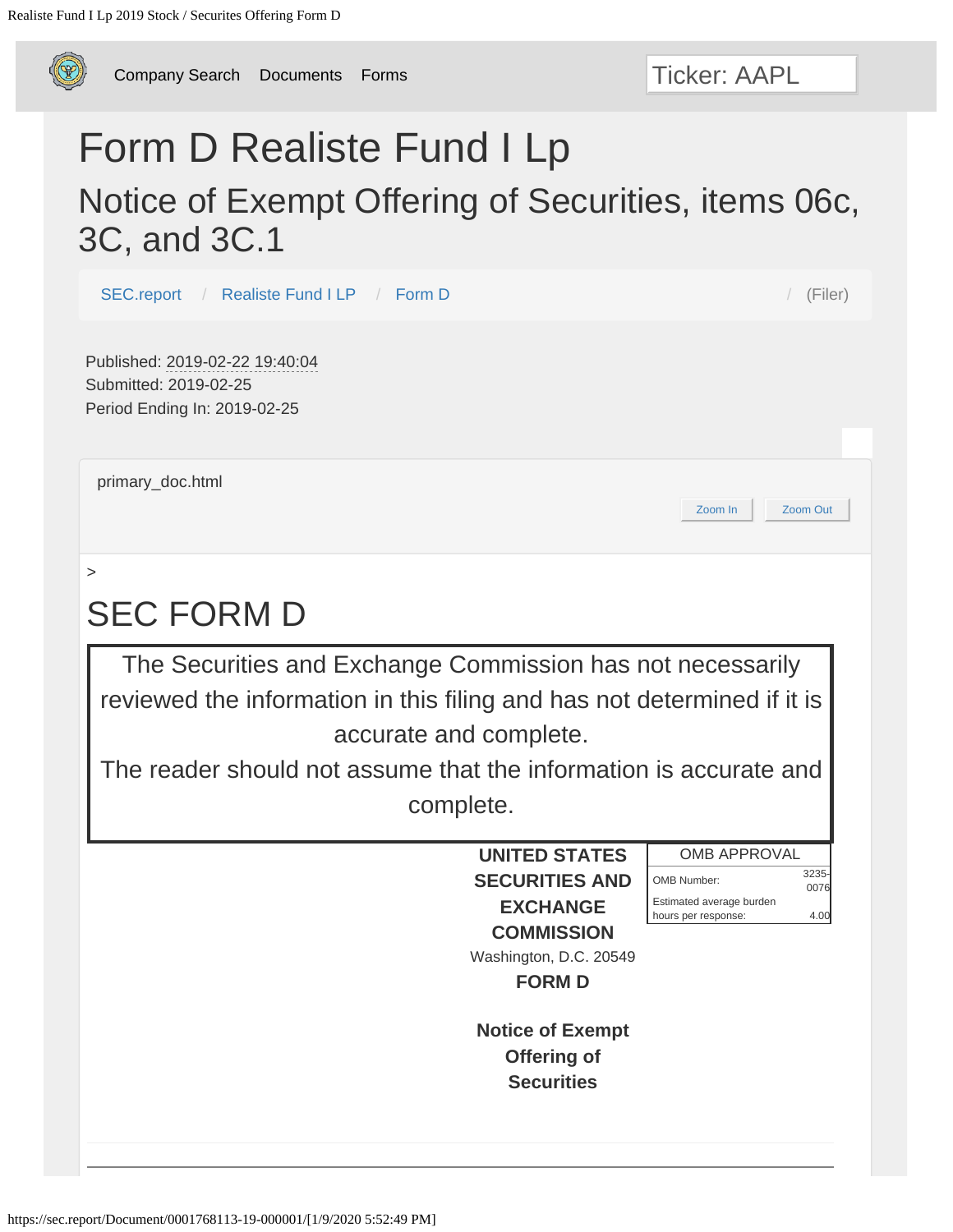### 1. Issuer's Identity

| CIK (Filer ID Number)                                                                                                                                                                                                                                            | Previous<br>Names                                                                                                                                                                                                                           | <b>X</b> None                                           | <b>Entity Type</b>                          |                                                                                                                                                    |
|------------------------------------------------------------------------------------------------------------------------------------------------------------------------------------------------------------------------------------------------------------------|---------------------------------------------------------------------------------------------------------------------------------------------------------------------------------------------------------------------------------------------|---------------------------------------------------------|---------------------------------------------|----------------------------------------------------------------------------------------------------------------------------------------------------|
| 0001768113<br>Name of Issuer<br><b>Realiste Fund I LP</b><br>Jurisdiction of<br>Incorporation/Organization<br><b>DELAWARE</b><br>Year of Incorporation/Organization<br>Over Five Years Ago<br>$X$ Within Last Five Years (Specify Year) 2019<br>Yet to Be Formed |                                                                                                                                                                                                                                             |                                                         | X                                           | Corporation<br>Limited<br>Partnership<br><b>Limited Liability</b><br>Company<br>General<br>Partnership<br><b>Business Trust</b><br>Other (Specify) |
|                                                                                                                                                                                                                                                                  | 2. Principal Place of Business and Contact Information                                                                                                                                                                                      |                                                         |                                             |                                                                                                                                                    |
| Name of Issuer<br><b>Realiste Fund I LP</b><br><b>Street Address 1</b><br><b>410 Central Avenue</b><br>City<br><b>Nashville</b><br>3. Related Persons                                                                                                            | State/Province/Country ZIP/PostalCode<br><b>TENNESSEE</b>                                                                                                                                                                                   | <b>Street Address 2</b><br>Suite 203<br>37211           | Phone Number of Issuer<br>6156967676        |                                                                                                                                                    |
| Last Name<br>Epstein<br><b>Street Address 1</b><br><b>718 Thompson Lane</b><br>City<br><b>Nashville</b>                                                                                                                                                          | <b>First Name</b><br><b>Stephen</b><br><b>Street Address 2</b><br>Suite 108-273<br>State/Province/Country<br><b>TENNESSEE</b><br>Relationship: $x$ Executive Officer $x$ Director $x$ Promoter<br>Clarification of Response (if Necessary): |                                                         | Middle Name<br>A<br>ZIP/PostalCode<br>37204 |                                                                                                                                                    |
| Last Name<br>Epstein<br><b>Street Address 1</b><br>718 Thompson Lane<br>City<br><b>Nashville</b>                                                                                                                                                                 | <b>First Name</b><br>Megan<br><b>Street Address 2</b><br>Suite 108-273<br>State/Province/Country<br><b>TENNESSEE</b><br>Relationship:   Executive Officer    Director X Promoter<br>Clarification of Response (if Necessary):               |                                                         | Middle Name<br>A<br>ZIP/PostalCode<br>37204 |                                                                                                                                                    |
| 4. Industry Group                                                                                                                                                                                                                                                |                                                                                                                                                                                                                                             |                                                         |                                             |                                                                                                                                                    |
| Agriculture<br><b>Banking &amp; Financial Services</b>                                                                                                                                                                                                           |                                                                                                                                                                                                                                             | Banking & Financial Services Retailing<br>Biotechnology | Restaurants                                 |                                                                                                                                                    |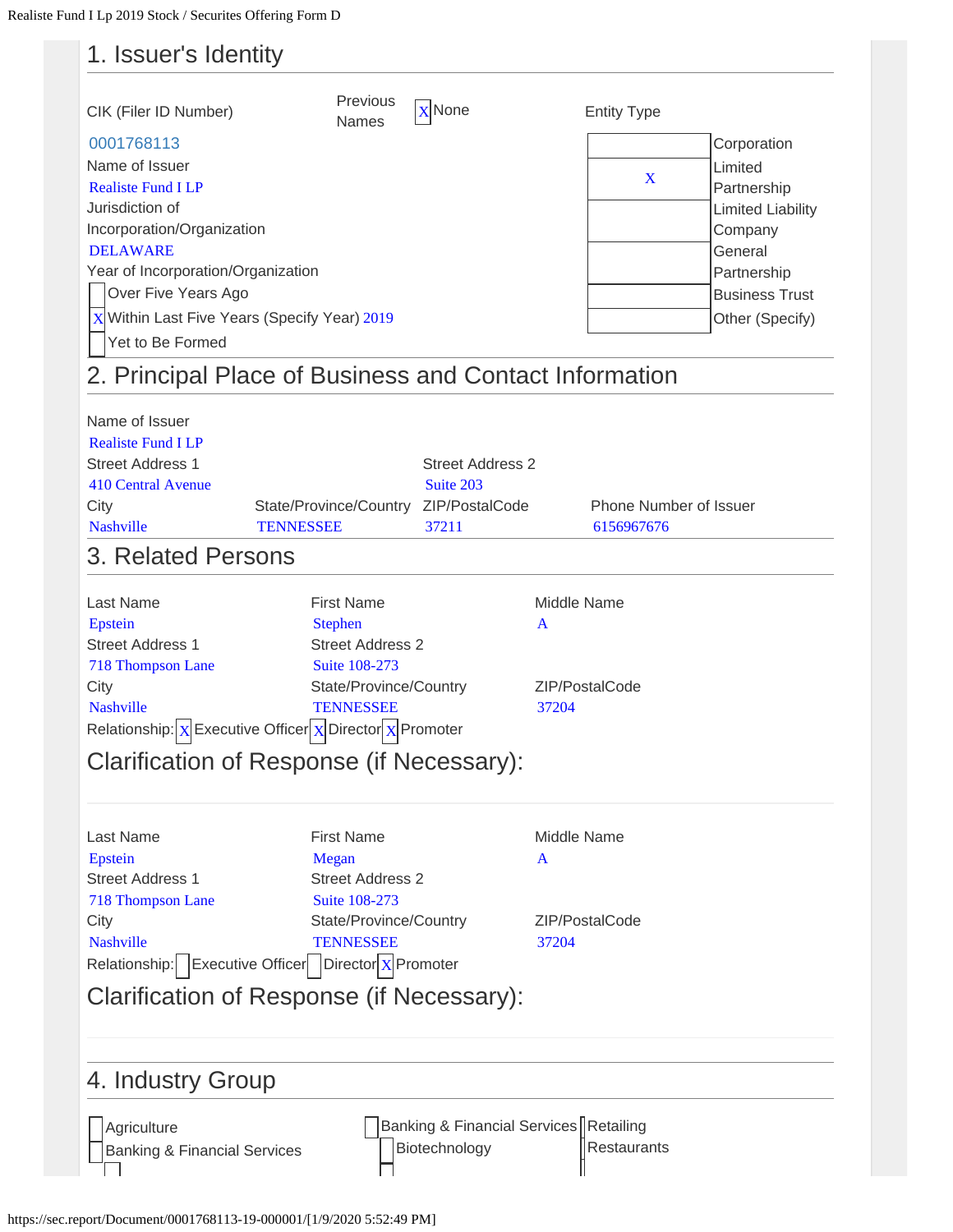



#### 6. Federal Exemption(s) and Exclusion(s) Claimed (select all that

#### apply)

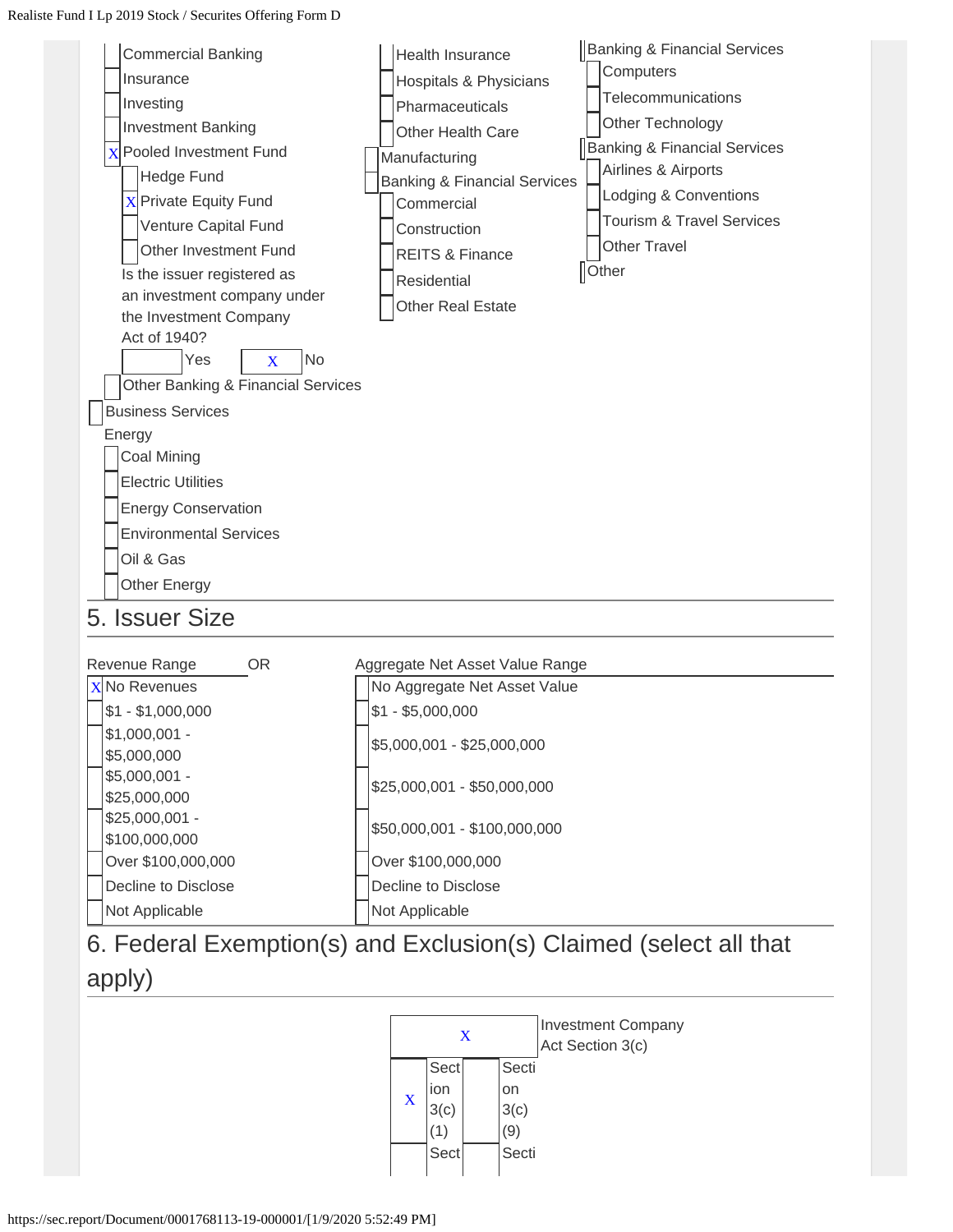| Rule 504(b)(1) (not (i), (ii) or (iii))<br>Rule 504 (b)(1)(i)                                                   | ion<br>3(c)<br>(2)<br>Sect<br>ion                                                                     |                 | on<br>3(c)<br>(10)<br>Secti<br>on                                                                         |  |
|-----------------------------------------------------------------------------------------------------------------|-------------------------------------------------------------------------------------------------------|-----------------|-----------------------------------------------------------------------------------------------------------|--|
| Rule 504 (b)(1)(ii)<br>Rule 504 (b)(1)(iii)<br>Rule 506(b)<br>$X$ Rule 506(c)<br>Securities Act Section 4(a)(5) | 3(c)<br>(3)<br>Sect<br>ion<br>3(c)<br>(4)<br>Sect<br>ion<br>3(c)<br>(5)<br>Sect<br>ion<br>3(c)<br>(6) | Section 3(c)(7) | 3(c)<br>(11)<br>Secti<br>on<br>3(c)<br>(12)<br>Secti<br>on<br>3(c)<br>(13)<br>Secti<br>on<br>3(c)<br>(14) |  |
| 7. Type of Filing                                                                                               |                                                                                                       |                 |                                                                                                           |  |
| $X$ New Notice Date of First Sale 2019-02-14   First Sale Yet to Occur<br>Amendment<br>8. Duration of Offering  |                                                                                                       |                 |                                                                                                           |  |
|                                                                                                                 |                                                                                                       |                 | Y,                                                                                                        |  |

#### Does the Issuer intend this offering to last more than one year?  $X$ s XN o

# 9. Type(s) of Securities Offered (select all that apply)

| Equity                                                                                         | $x$ Pooled Investment Fund Interests |
|------------------------------------------------------------------------------------------------|--------------------------------------|
| Debt                                                                                           | <b>Tenant-in-Common Securities</b>   |
| Option, Warrant or Other Right to Acquire Another<br>Security                                  | <b>Mineral Property Securities</b>   |
| Security to be Acquired Upon Exercise of Option,<br>Warrant or Other Right to Acquire Security | Other (describe)                     |

#### 10. Business Combination Transaction

| Is this offering being made in<br>connection with a business<br>combination transaction,<br>such as a merger,<br>acquisition or exchange<br>offer? | Yes<br><b>INo</b><br>$\mathbf x$ |
|----------------------------------------------------------------------------------------------------------------------------------------------------|----------------------------------|
| Clarification of Response (if Necessary):                                                                                                          |                                  |
| 11. Minimum Investment                                                                                                                             |                                  |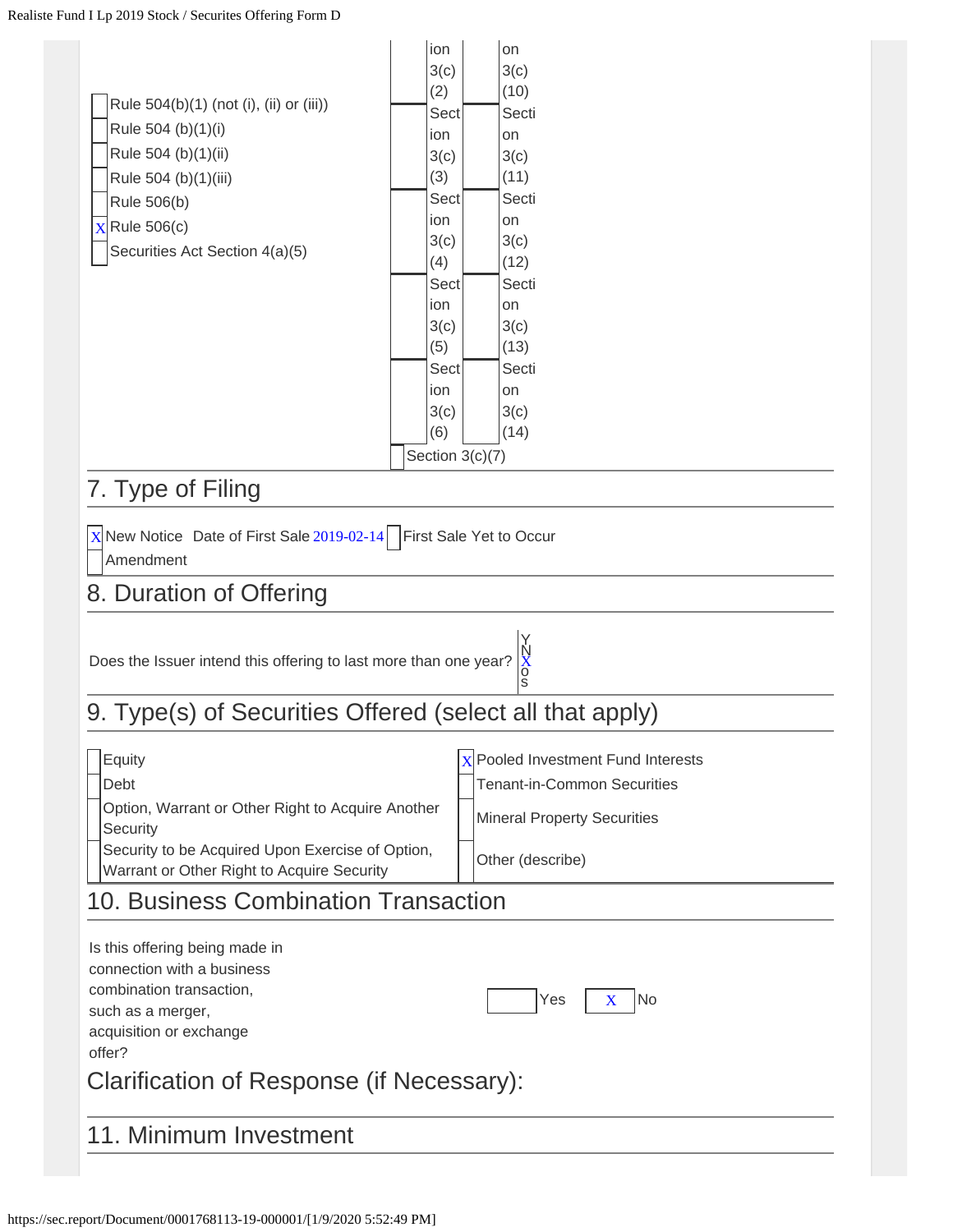Minimum investment accepted from any outside investor \$0 USD

#### 12. Sales Compensation

| Recipient<br><b>BA Securities, LLC</b> | Recipient CRD Number<br>None<br>153489                                           |  |
|----------------------------------------|----------------------------------------------------------------------------------|--|
| (Associated) Broker or                 | (Associated) Broker or<br><b>X</b> None<br><b>X</b> None                         |  |
| Dealer                                 | Dealer CRD Number                                                                |  |
| <b>None</b>                            | <b>None</b>                                                                      |  |
| <b>Street Address 1</b>                | <b>Street Address 2</b>                                                          |  |
| 200 Barr Harbor Drive                  | Suite 400                                                                        |  |
| City<br><b>West Conshohocken</b>       | State/Province/Country<br><b>ZIP/Postal Code</b><br><b>PENNSYLVANIA</b><br>19428 |  |
| State(s) of Solicitation               |                                                                                  |  |
| (select all that apply)                | All                                                                              |  |
| Check "All States" or check            | Foreign/non-US<br><b>States</b>                                                  |  |
| individual States                      |                                                                                  |  |
| <b>ARIZONA</b>                         |                                                                                  |  |
| <b>CALIFORNIA</b>                      |                                                                                  |  |
| <b>COLORADO</b>                        |                                                                                  |  |
| <b>CONNECTICUT</b>                     |                                                                                  |  |
| <b>DELAWARE</b>                        |                                                                                  |  |
| <b>GEORGIA</b>                         |                                                                                  |  |
| <b>ILLINOIS</b>                        |                                                                                  |  |
| <b>MARYLAND</b>                        |                                                                                  |  |
| <b>MASSACHUSETTS</b>                   |                                                                                  |  |
| <b>MINNESOTA</b>                       |                                                                                  |  |
| <b>MISSOURI</b>                        |                                                                                  |  |
| <b>NEVADA</b>                          |                                                                                  |  |
| <b>NEW JERSEY</b>                      |                                                                                  |  |
| <b>NEW MEXICO</b>                      |                                                                                  |  |
| <b>NEW YORK</b>                        |                                                                                  |  |
| <b>NORTH CAROLINA</b>                  |                                                                                  |  |
| <b>OREGON</b>                          |                                                                                  |  |
| <b>PENNSYLVANIA</b>                    |                                                                                  |  |
| <b>RHODE ISLAND</b>                    |                                                                                  |  |
| <b>SOUTH CAROLINA</b>                  |                                                                                  |  |
| <b>TENNESSEE</b>                       |                                                                                  |  |
| <b>TEXAS</b>                           |                                                                                  |  |
| <b>UTAH</b>                            |                                                                                  |  |
| <b>VIRGINIA</b>                        |                                                                                  |  |
|                                        |                                                                                  |  |

#### 13. Offering and Sales Amounts

Total Offering Amount \$100,000,000 USD or Indefinite Total Amount Sold \$15,000,000 USD

Total Remaining to be Sold \$85,000,000 USD or Indefinite

Clarification of Response (if Necessary):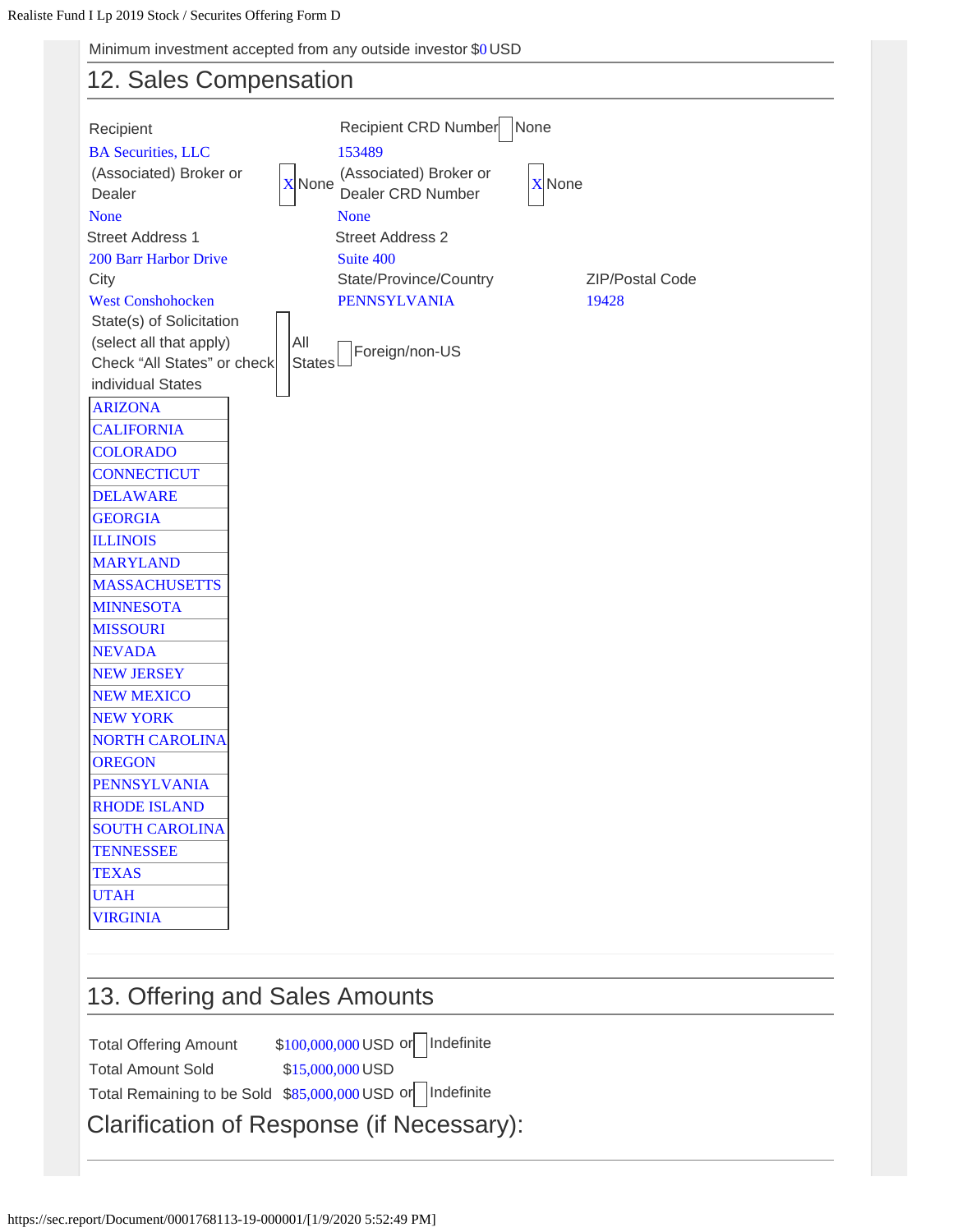#### 14. Investors

| Select if securities in the offering have been or may be sold to persons who do not qualify<br>as accredited investors, and enter the number of such non-accredited investors who |  |
|-----------------------------------------------------------------------------------------------------------------------------------------------------------------------------------|--|
| already have invested in the offering.                                                                                                                                            |  |
| Regardless of whether securities in the offering have been or may be sold to persons who                                                                                          |  |
| do not qualify as accredited investors, enter the total number of investors who already                                                                                           |  |
| have invested in the offering:                                                                                                                                                    |  |
|                                                                                                                                                                                   |  |

15. Sales Commissions & Finder's Fees Expenses

Provide separately the amounts of sales commissions and finders fees expenses, if any. If the amount of an expenditure is not known, provide an estimate and check the box next to the amount.

> Sales Commissions  $$2,200,000$  USD  $X$  Estimate Finders' Fees \$0 USD Estimate

Clarification of Response (if Necessary):

16. Use of Proceeds

Provide the amount of the gross proceeds of the offering that has been or is proposed to be used for payments to any of the persons required to be named as executive officers, directors or promoters in response to Item 3 above. If the amount is unknown, provide an estimate and check the box next to the amount.

\$0 USD | Estimate Clarification of Response (if Necessary):

Nothing directly from the gross proceeds of the offering other than reimbursement of expenses. Payments for functional services, e.g. investment management fees, development fees, and profits interests are estimated at \$15 million over the fund's life.

Signature and Submission

Please verify the information you have entered and review the Terms of Submission below before signing and clicking SUBMIT below to file this notice.

```
Terms of Submission
```
In submitting this notice, each issuer named above is:

• Notifying the SEC and/or each State in which this notice is filed of the offering of securities described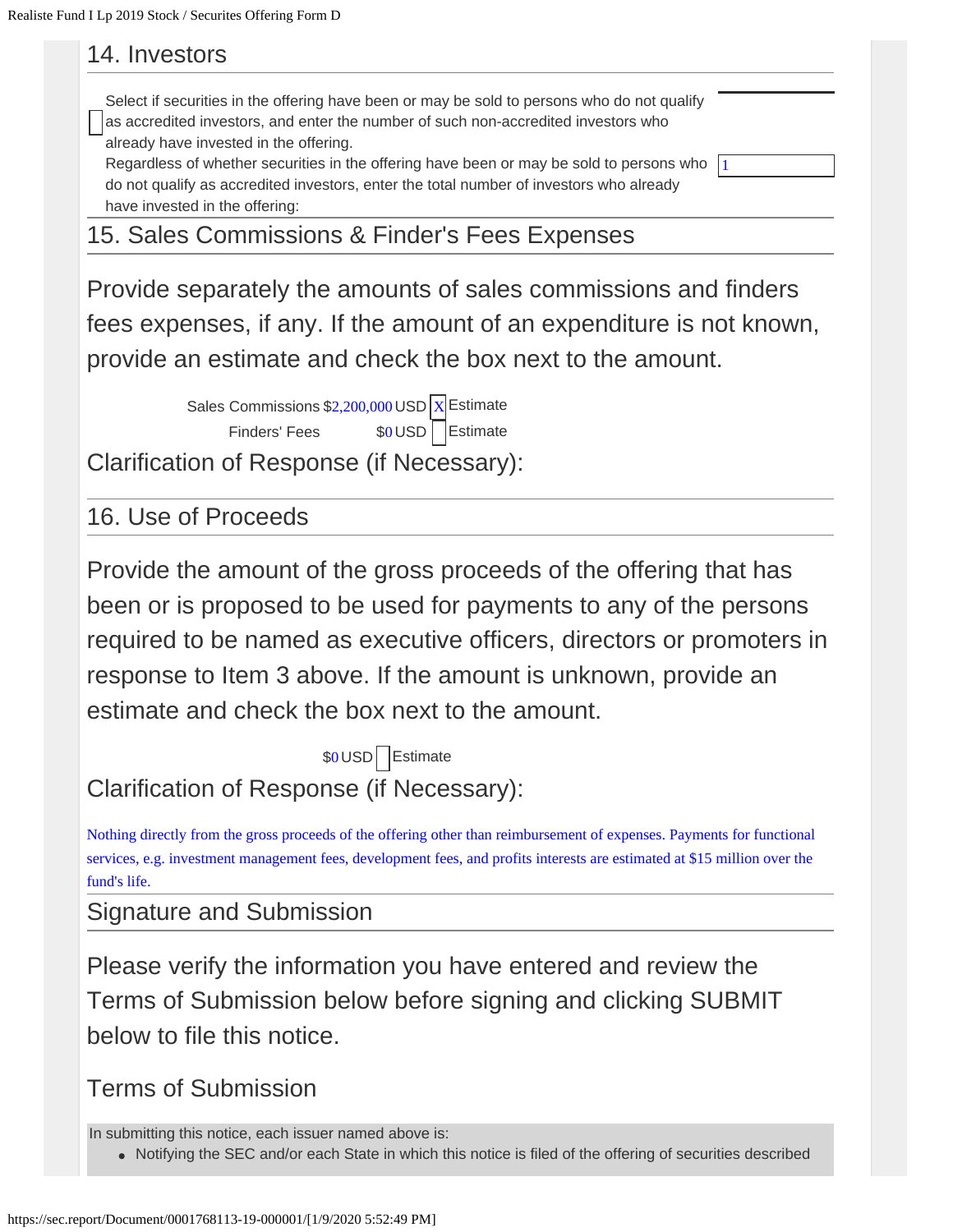and undertaking to furnish them, upon written request, in the accordance with applicable law, the information furnished to offerees.\*

- Irrevocably appointing each of the Secretary of the SEC and, the Securities Administrator or other legally designated officer of the State in which the issuer maintains its principal place of business and any State in which this notice is filed, as its agents for service of process, and agreeing that these persons may accept service on its behalf, of any notice, process or pleading, and further agreeing that such service may be made by registered or certified mail, in any Federal or state action, administrative proceeding, or arbitration brought against the issuer in any place subject to the jurisdiction of the United States, if the action, proceeding or arbitration (a) arises out of any activity in connection with the offering of securities that is the subject of this notice, and (b) is founded, directly or indirectly, upon the provisions of: (i) the Securities Act of 1933, the Securities Exchange Act of 1934, the Trust Indenture Act of 1939, the Investment Company Act of 1940, or the Investment Advisers Act of 1940, or any rule or regulation under any of these statutes, or (ii) the laws of the State in which the issuer maintains its principal place of business or any State in which this notice is filed.
- Certifying that, if the issuer is claiming a Regulation D exemption for the offering, the issuer is not disqualified from relying on Rule 504 or Rule 506 for one of the reasons stated in Rule 504(b)(3) or Rule 506(d).

Each Issuer identified above has read this notice, knows the contents to be true, and has duly caused this notice to be signed on its behalf by the undersigned duly authorized person.

For signature, type in the signer's name or other letters or characters adopted or authorized as the signer's signature.

| Issuer                    | Signature              | Name of Signer         | Title                                | Date       |
|---------------------------|------------------------|------------------------|--------------------------------------|------------|
| <b>Realiste Fund I LP</b> | <b>Stephen Epstein</b> | <b>Stephen Epstein</b> | <b>Manager of General</b><br>Partner | 2019-02-22 |

*Persons who respond to the collection of information contained in this form are not required to respond unless the form displays a currently valid OMB number.*

\* This undertaking does not affect any limits Section 102(a) of the National Securities Markets Improvement Act of 1996 ("NSMIA") [Pub. L. No. 104-290, 110 Stat. 3416 (Oct. 11, 1996)] imposes on the ability of States to require information. As a result, if the securities that are the subject of this Form D are "covered securities" for purposes of NSMIA, whether in all instances or due to the nature of the offering that is the subject of this Form D, States cannot routinely require offering materials under this undertaking or otherwise and can require offering materials only to the extent NSMIA permits them to do so under NSMIA's preservation of their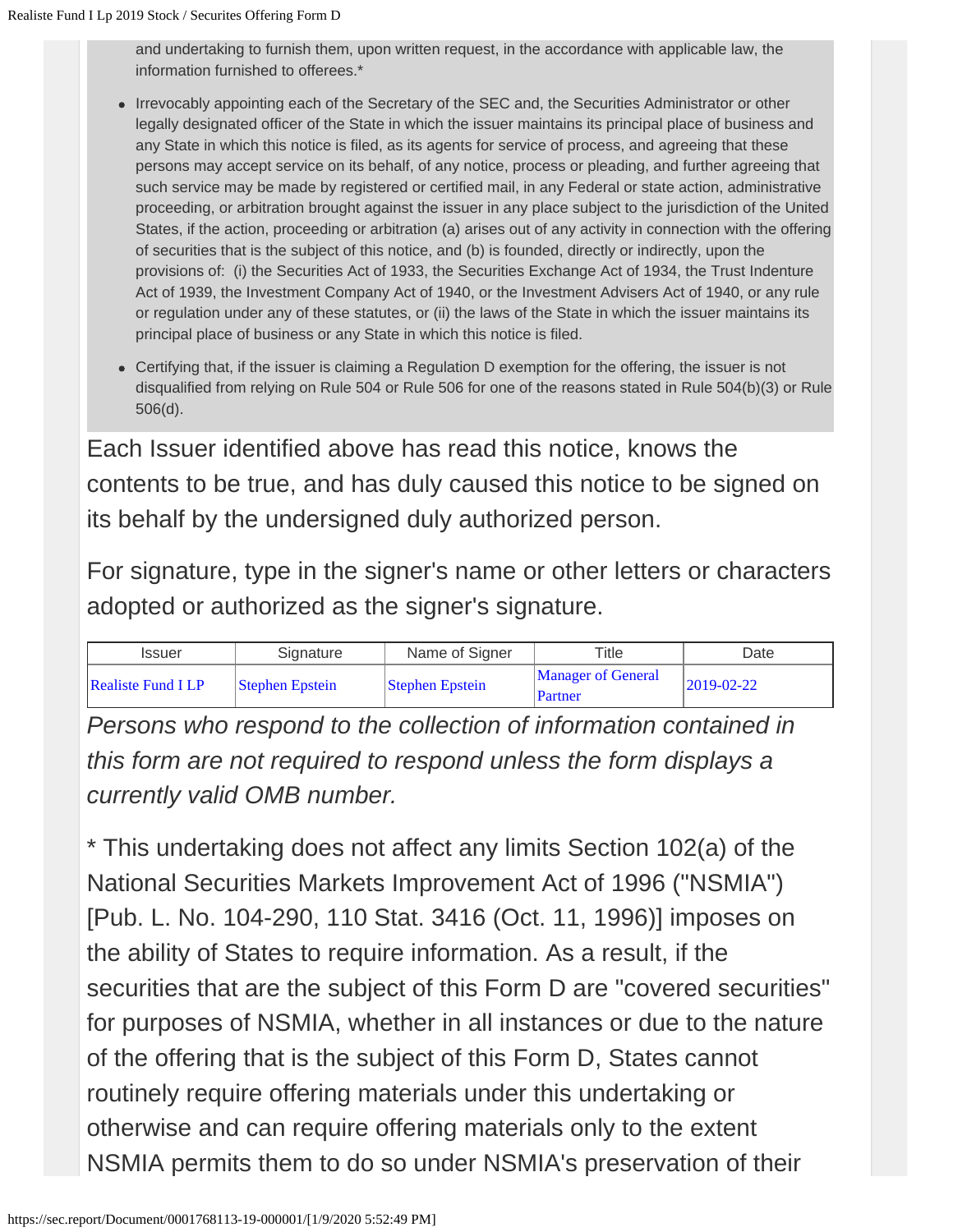#### anti-fraud authority.

primary\_doc.xml

Schema Version: X0708 Submission Type: D Test Or Live: LIVE

### Primary Issuer

**Cik** 0001768113 **Entity Name** Realiste Fund I LP

#### Issuer Address

**Street1** 410 Central Avenue

**Street2** Suite 203

**City** Nashville

**State Or Country** TN

**State Or Country Description** TENNESSEE

**Zip Code** 37211

**Issuer Phone Number** 6156967676

**Jurisdiction Of Inc** DELAWARE

**Issuer Previous Name List** None

**Edgar Previous Name List** None

**Entity Type** Limited Partnership

#### Year Of Inc

**Within Five Years** true **Value** 2019

# Related Person Info

### Related Person Name

**First Name** Stephen **Middle Name** A

**Last Name** Epstein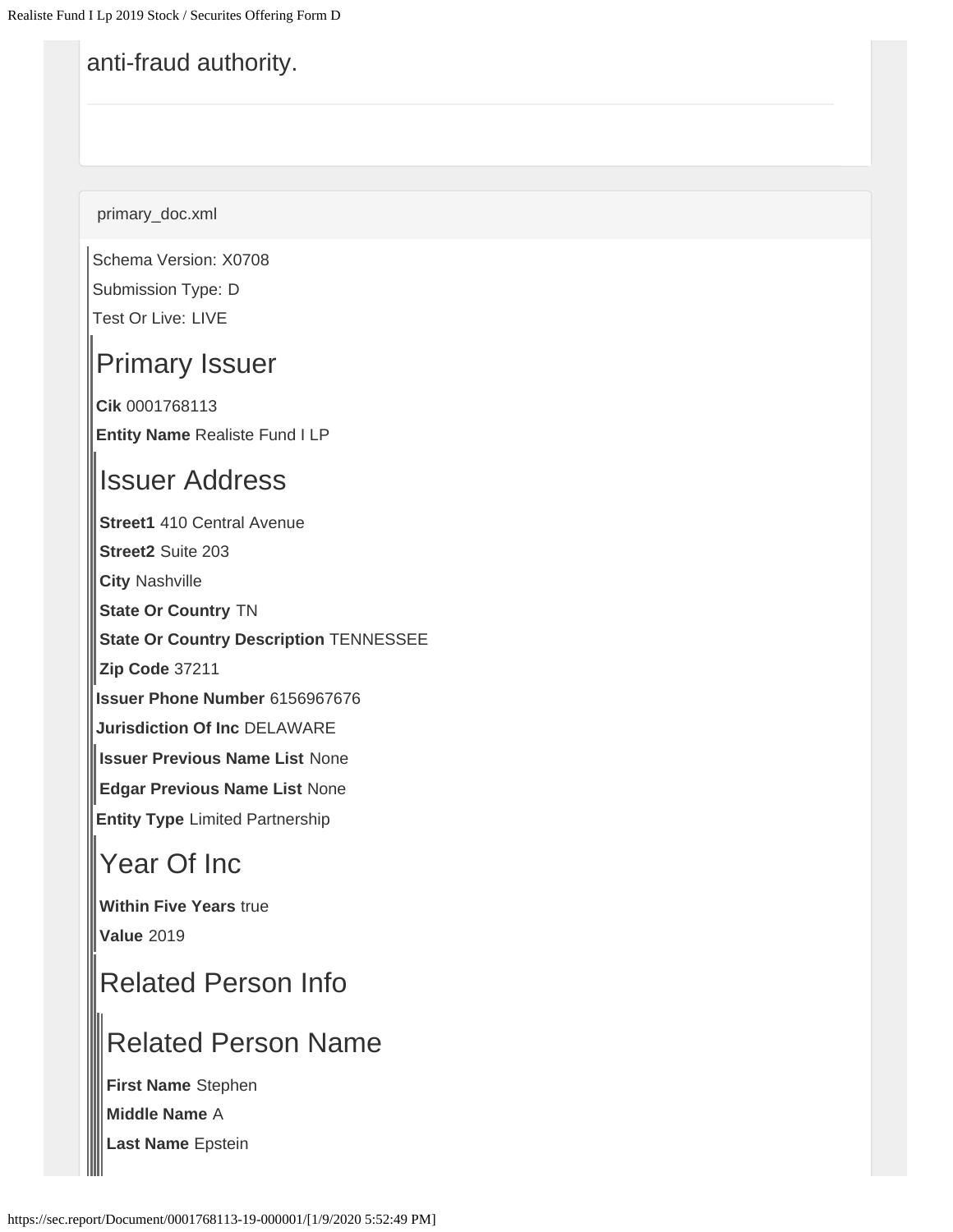#### Related Person Address

**Street1** 718 Thompson Lane **Street2** Suite 108-273

**City** Nashville

**State Or Country** TN

**State Or Country Description** TENNESSEE

**Zip Code** 37204

# Relationship

**0** Executive Officer

**1** Director

**2** Promoter

# Related Person Name

**First Name** Megan

**Middle Name** A

**Last Name** Epstein

# Related Person Address

**Street1** 718 Thompson Lane

**Street2** Suite 108-273

**City** Nashville

**State Or Country** TN

**State Or Country Description** TENNESSEE

**Zip Code** 37204

**Related Person Relationship List Relationship** Promoter

# Offering Data

# Industry Group

**Industry Group Type** Pooled Investment Fund

### Investment Fund Info

**Investment Fund Type** Private Equity Fund

**Is40 Act** false

**Issuer Size Revenue Range** No Revenues

Item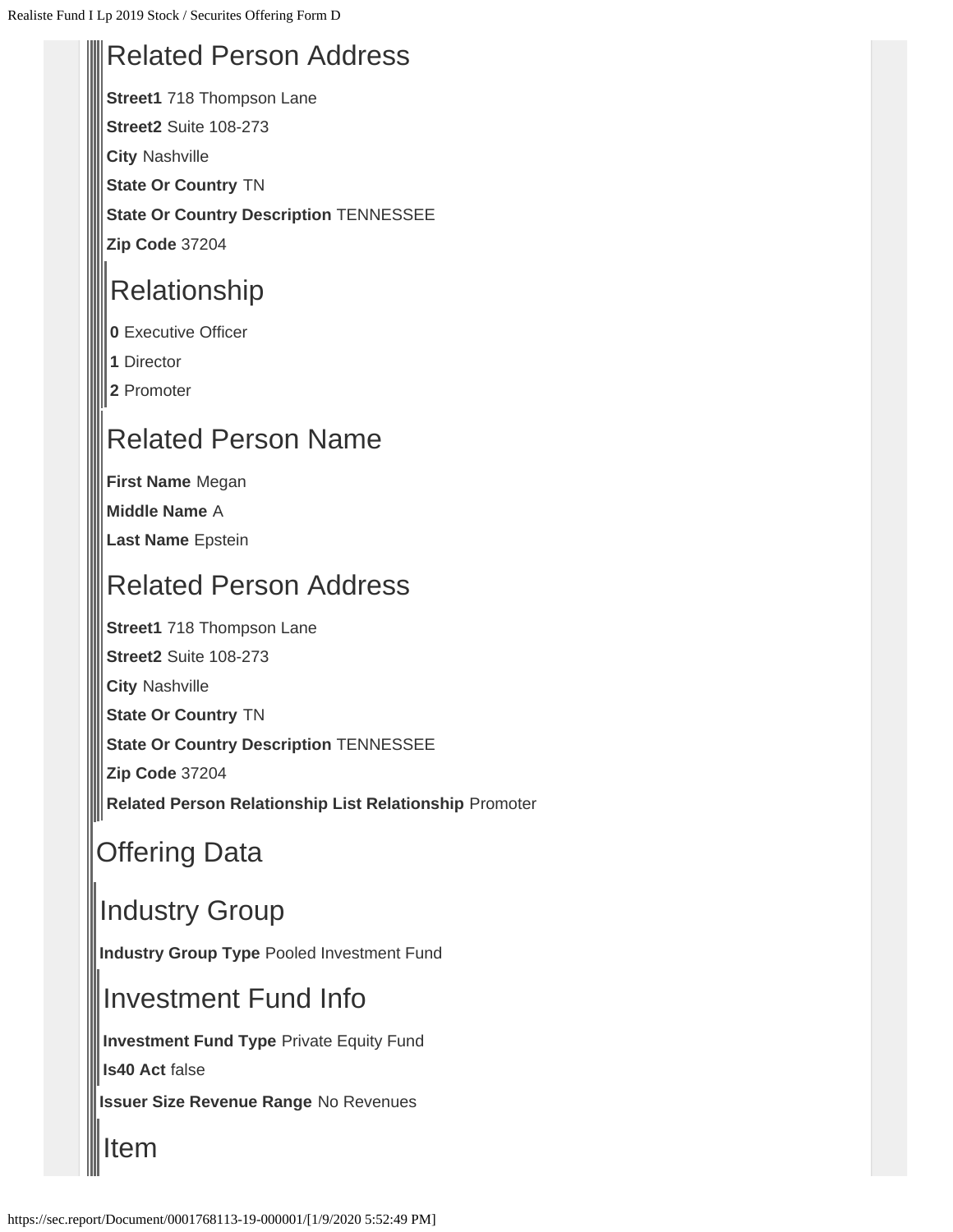**0** 06c

**1** 3C

**2** 3C.1

# Type Of Filing

**New Or Amendment Is Amendment** false

**Date Of First Sale** 2019-02-14

**Duration Of Offering More Than One Year** false

**Types Of Securities Offered Is Pooled Investment Fund Type** true

# Business Combination Transaction

**Is Business Combination Transaction** false

**Minimum Investment Accepted** 0

# **Recipient**

**Recipient Name** BA Securities, LLC **Recipient C R D Number** 153489 **Associated B D Name** None **Associated B D C R D Number** None

# Recipient Address

**Street1** 200 Barr Harbor Drive

**Street2** Suite 400

**City** West Conshohocken

**State Or Country** PA

**State Or Country Description** PENNSYLVANIA

**Zip Code** 19428

#### States Of Solicitation List

#### **State**

- **0** AZ
- **1** CA
- **2** CO
- **3** CT
- **4** DE
- **5** GA
- **6** IL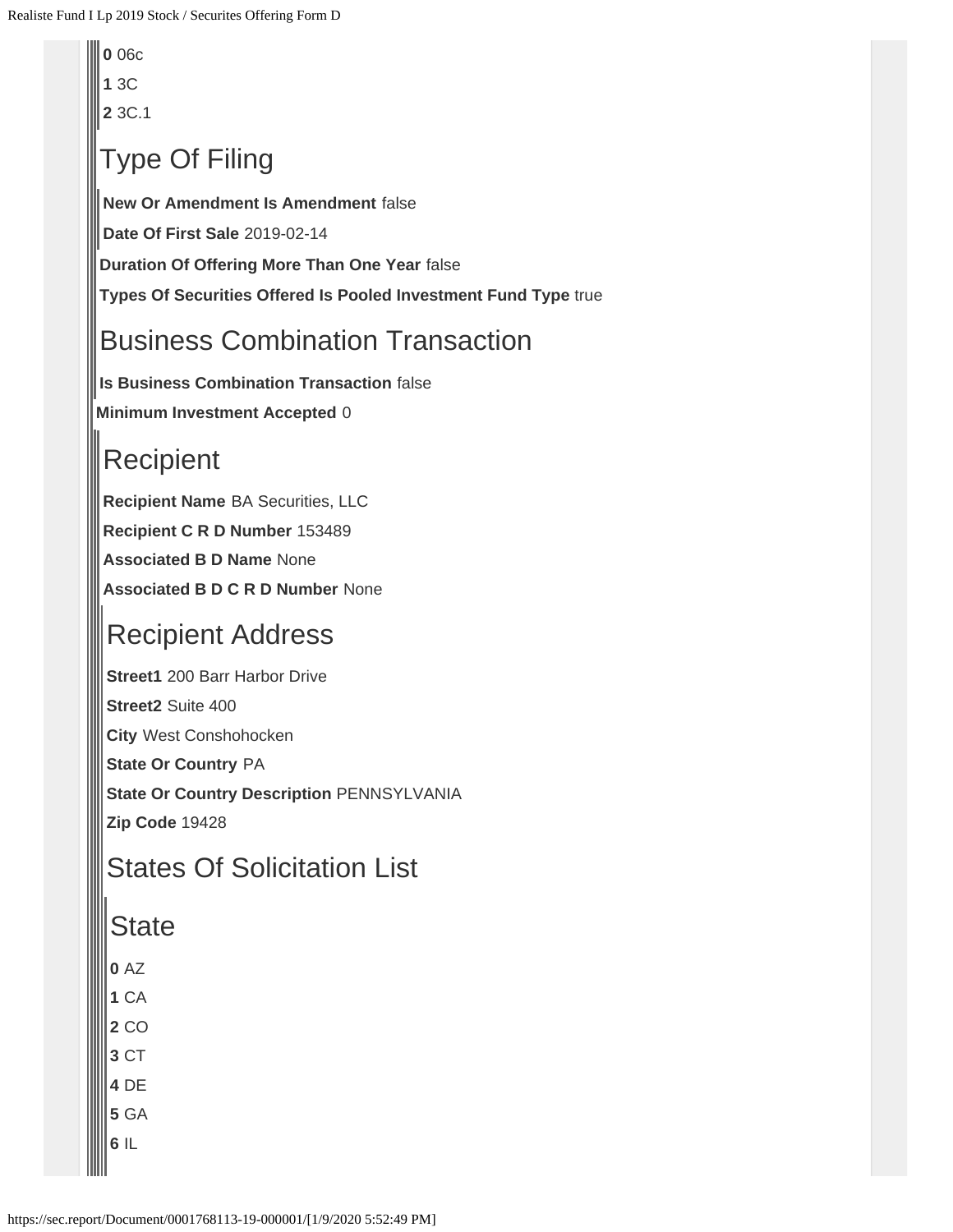| 7 MD                     |  |  |
|--------------------------|--|--|
| <b>8 MA</b>              |  |  |
| <b>9 MN</b>              |  |  |
| <b>10 MO</b>             |  |  |
| <b>11 NV</b>             |  |  |
| <b>12 NJ</b>             |  |  |
| <b>13 NM</b>             |  |  |
| <b>14 NY</b>             |  |  |
| <b>15 NC</b>             |  |  |
| <b>16 OR</b>             |  |  |
| <b>17 PA</b>             |  |  |
| <b>18 RI</b>             |  |  |
| <b>19 SC</b>             |  |  |
| <b>20 TN</b>             |  |  |
| <b>21 TX</b>             |  |  |
| <b>22 UT</b>             |  |  |
| <b>23 VA</b>             |  |  |
| Description              |  |  |
| 0 ARIZONA                |  |  |
| 1 CALIFORNIA             |  |  |
| 2 COLORADO               |  |  |
| 3 CONNECTICUT            |  |  |
| 4 DELAWARE               |  |  |
| <b>5 GEORGIA</b>         |  |  |
| <b>6 ILLINOIS</b>        |  |  |
| <b>7 MARYLAND</b>        |  |  |
| <b>8 MASSACHUSETTS</b>   |  |  |
| <b>9 MINNESOTA</b>       |  |  |
| <b>10 MISSOURI</b>       |  |  |
| 11 NEVADA                |  |  |
| <b>12 NEW JERSEY</b>     |  |  |
| <b>13 NEW MEXICO</b>     |  |  |
| <b>14 NEW YORK</b>       |  |  |
| <b>15 NORTH CAROLINA</b> |  |  |
| <b>16 OREGON</b>         |  |  |
| <b>17 PENNSYLVANIA</b>   |  |  |
| <b>18 RHODE ISLAND</b>   |  |  |
| <b>19 SOUTH CAROLINA</b> |  |  |
|                          |  |  |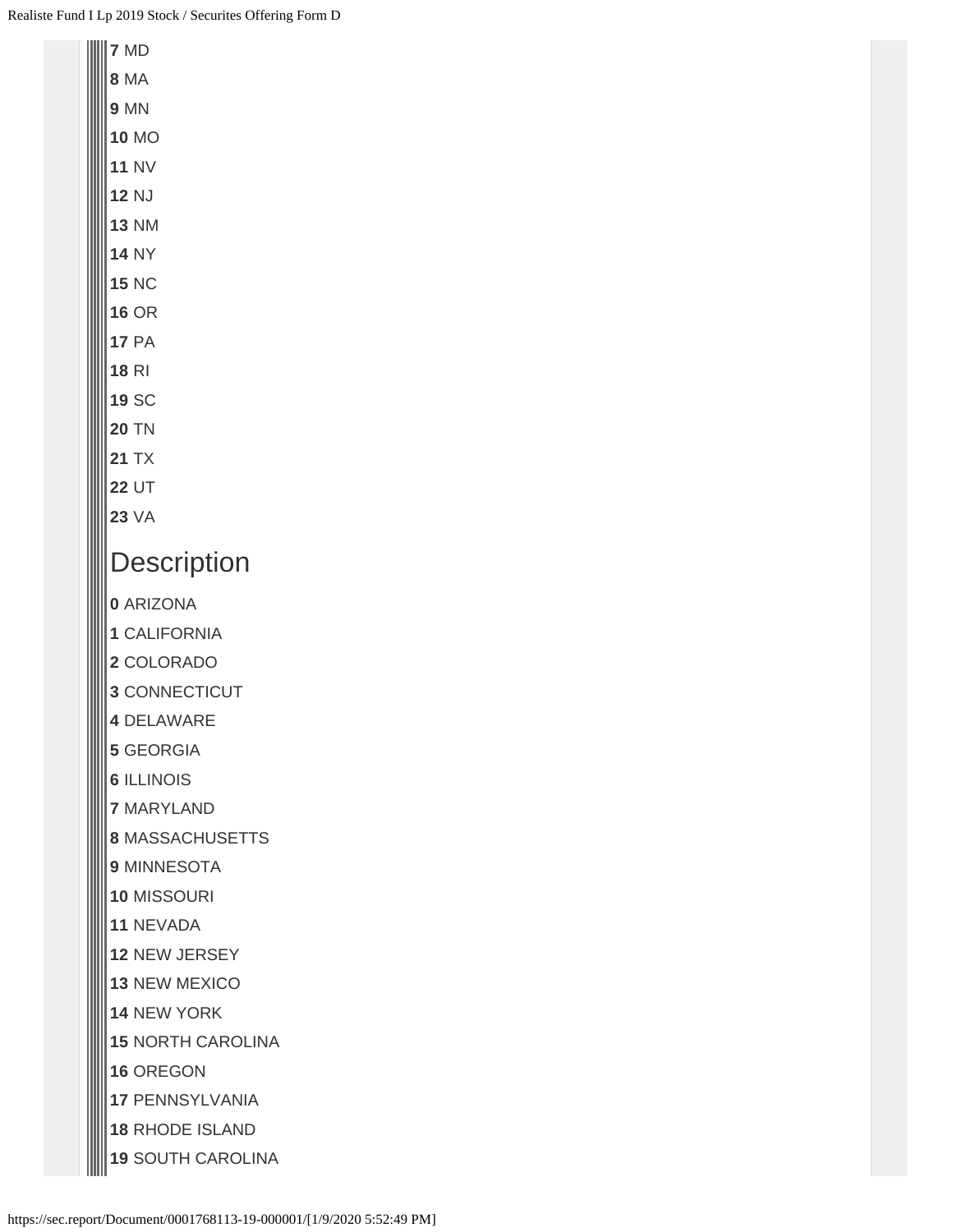**20** TENNESSEE

**21** TEXAS

**22** UTAH

**23** VIRGINIA

**Foreign Solicitation** false

# Offering Sales Amounts

**Total Offering Amount** 100000000 **Total Amount Sold** 15000000 **Total Remaining** 85000000

#### **Investors**

**Has Non Accredited Investors** false **Total Number Already Invested** 1

# Sales Commissions Finders Fees

# Sales Commissions

**Dollar Amount** 2200000

**Is Estimate** true

**Finders Fees Dollar Amount** 0

# Use Of Proceeds

#### **Gross Proceeds Used Dollar Amount** 0

#### **Clarification Of Response**

Nothing directly from the gross proceeds of the offering other than reimbursement of expenses. Payments for functional services, e.g. investment management fees, development fees, and profits interests are estimated at \$15 million over the fund's life.

# Signature Block

**Authorized Representative** false

# **Signature**

**Issuer Name** Realiste Fund I LP **Signature Name** Stephen Epstein **Name Of Signer** Stephen Epstein **Signature Title** Manager of General Partner **Signature Date** 2019-02-22